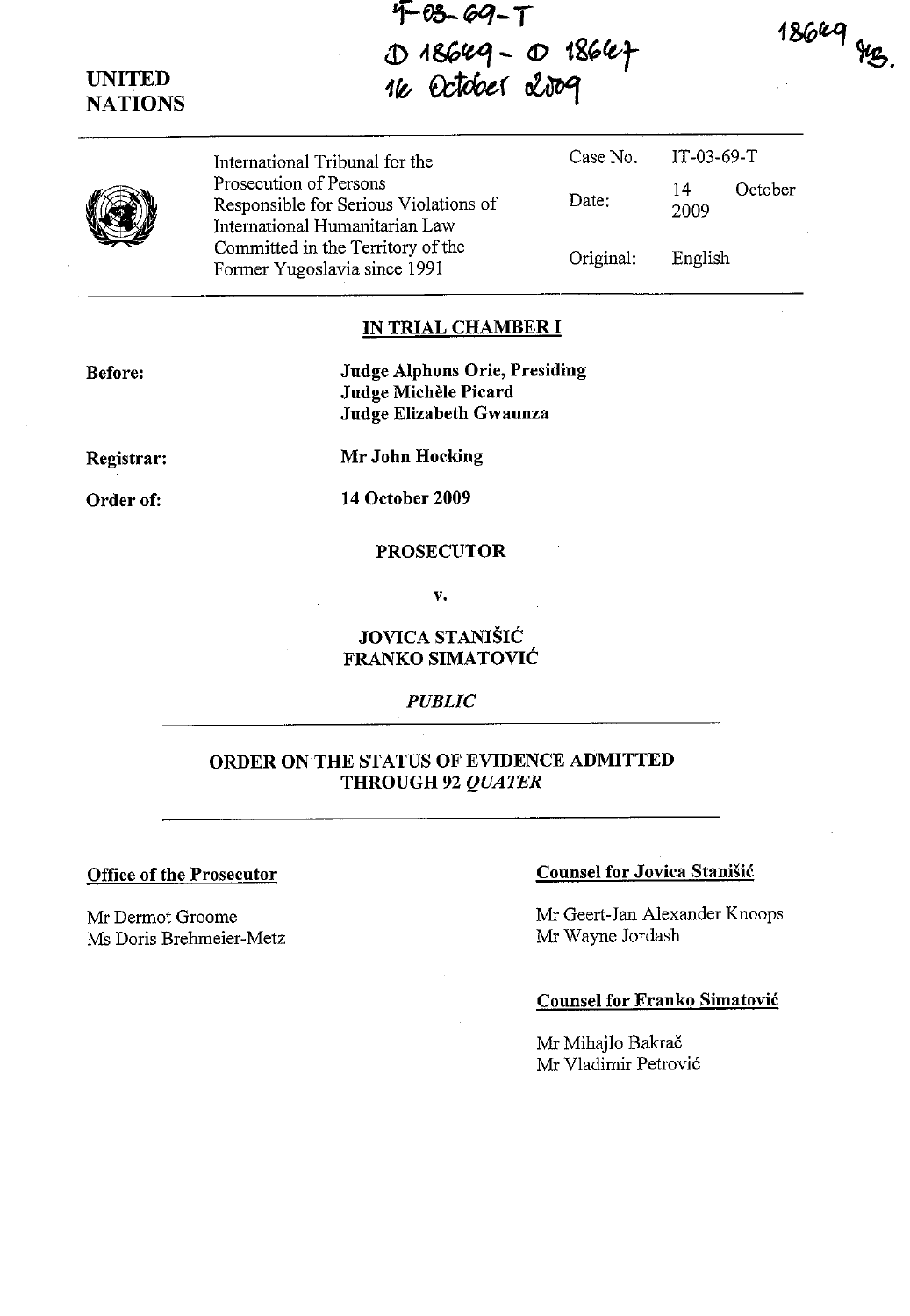# 1&GK&

**TRIAL CHAMBER I** of the International Tribunal for the Prosecution of Persons Responsible for Serious Violations of International Humanitarian Law Committed in the Territory of the Former Yugoslavia since 1991 ("Chamber");

**NOTING** the "Decision on Prosecution's Motion for Admission into Evidence of Witnesses Unavailable Pursuant to Rule 92 *quater"* issued by the Chamber on 16 September 2009 ("16 September Decision"), wherein the Chamber admitted the evidence of Stana Albert (Witness C-1051), Boško Brkić (Witness C-1072) and Tomislav Kozarčanin (Witness C-1202) (altogether "the Witnesses") pursuant to Rule 92 *quater* of the Rules of Procedure and Evidence of the Tribunal ("Rules") and requested that the Prosecution report within 14 days whether it would apply for protective measures in relation to these witnesses;<sup>1</sup>

**NOTING** the "Prosecution Submission on Protective Measures for 92 *quater* witnesses", filed on 5 October 2009 ("Submission") after the Prosecution provided the report to the Chamber and all parties by email on 30 September 2009 and was instructed by the Chamber on 2 October 2009 to put the matter on the record;

**NOTING** that the Prosecution does not seek any protective measures in relation to the Witnesses;<sup>2</sup>

NOTING however that the Prosecution seeks leave to redact Tomislav Kozarčanin's address from his statement as it contends that this information does not serve any public interest and could possibly result in an intrusion into the privacy of his relatives;<sup>3</sup>

CONSIDERING that the reference to Tomislav Kozarčanin's address in his statement holds no relevance for the public and may potentially infringe on the privacy of his family;

**CONSIDERING** therefore that the evidence as admitted in the 16 September Decision, save for the reference to Tomislav Kozarcanin's address in his statement, shall become public and that the Witnesses shall be referred to by their names instead of their proposed pseudonyms;

 $\mathbf{1}$ 16 September Decision, para. 21.

<sup>2</sup>  Submission, para. 2.

 $\overline{\mathbf{3}}$ **Submission, paras 3, 5.**